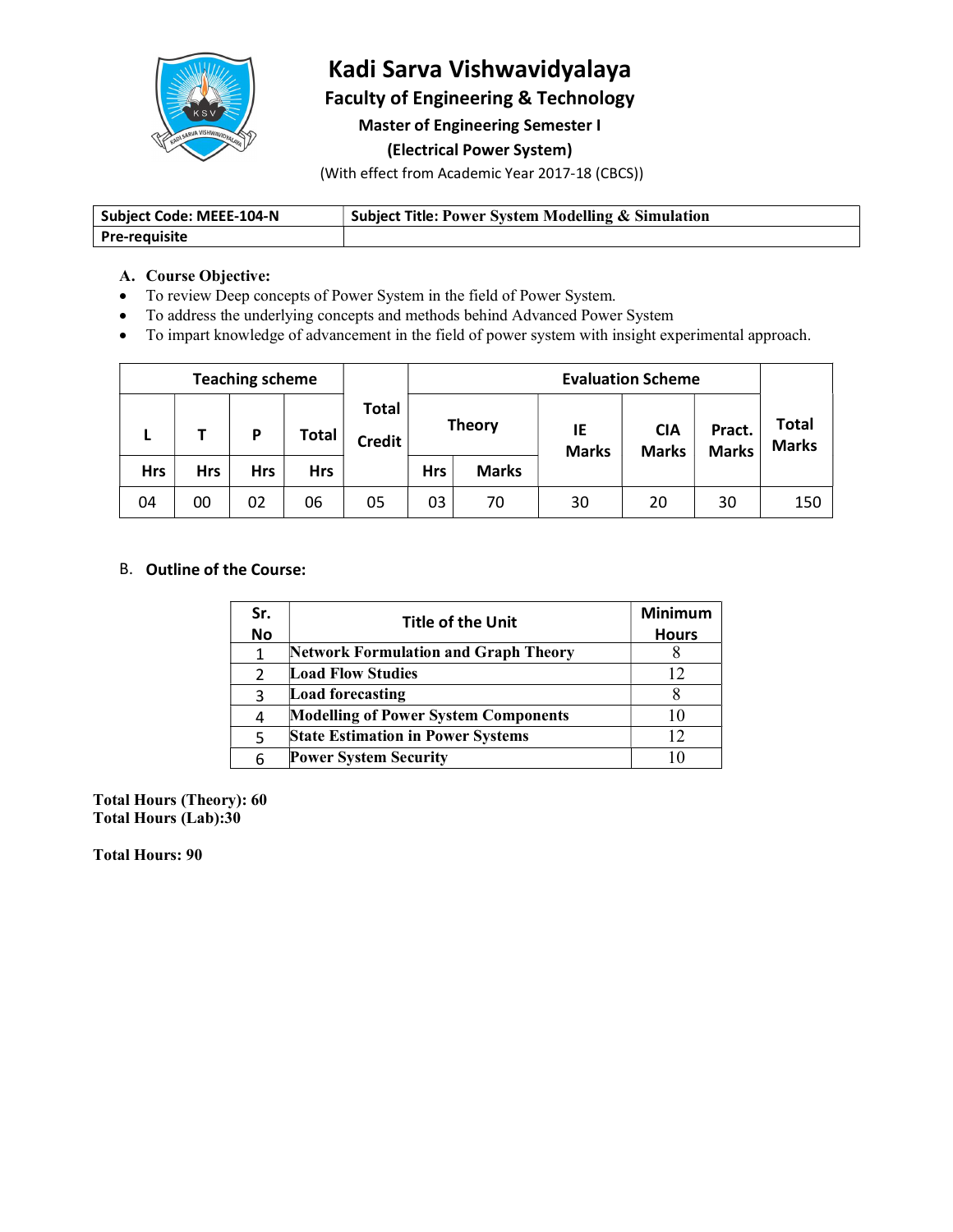

# Kadi Sarva Vishwavidyalaya

Faculty of Engineering & Technology

Master of Engineering Semester I

(Electrical Power System)

(With effect from Academic Year 2017-18 (CBCS))

#### Detailed Syllabus

| Sr.<br><b>No</b> | <b>Topic</b>                                                                                                                                                                                                                                                                                                                                                                                                                                                                                   | Lecture<br><b>Hours</b> | Weight<br>$age(\%)$ |
|------------------|------------------------------------------------------------------------------------------------------------------------------------------------------------------------------------------------------------------------------------------------------------------------------------------------------------------------------------------------------------------------------------------------------------------------------------------------------------------------------------------------|-------------------------|---------------------|
|                  | <b>Network Matrices and Graph Theory:</b>                                                                                                                                                                                                                                                                                                                                                                                                                                                      |                         |                     |
| 1                | Introduction, Network Equations, Graph Theory, Definitions, Primitive network, Incidence<br>Matrices, Bus admittance matrix, Branch admittance and Branch Impedance Matrices, Loop<br>Impedance and Loop Admittance Matrices, Network Matrices by non-singular transformation,<br>Building Algorithm for the Bus Impedance Matrix, Modification of ZBUS matrix, Addition of a<br>Branch & Link, Change in Impedance of Elements with mutual Impedance (step by step).                          | 8                       | 15                  |
| $2^{\circ}$      | <b>Load Flow Studies:</b>                                                                                                                                                                                                                                                                                                                                                                                                                                                                      |                         |                     |
|                  | Introduction, Static Load Flow Equations and solution methods, Gauss Seidal method, Newton<br>Raphson method, Application of N-R method in Power flow studies, Algorithm of all methods,<br>De-Coupled method, Fast Decoupled method, Modified Fast Decoupled, Three-phase load flow<br>Mismatch equations, The power flow Jacobian, Performance of the power flow, DC load flow.                                                                                                              | 12                      | 20                  |
| 3                | <b>Load forecasting:</b>                                                                                                                                                                                                                                                                                                                                                                                                                                                                       |                         |                     |
|                  | Objectives of forecasting - Load growth patterns and their importance in planning – Load<br>forecasting Based on discounted multiple regression technique, Weather sensitive load<br>forecasting, Determination of annual forecasting, Use of AI in load forecasting.                                                                                                                                                                                                                          | 8                       | 10                  |
| 4                | <b>Modelling of Power System Components:</b>                                                                                                                                                                                                                                                                                                                                                                                                                                                   |                         |                     |
|                  | The need for modelling of power system, Governor Modelling, Steam Turbine model, Modeling<br>of Exciter, Transformer modelling such as auto-transformer, tap-changing $\&$ phase-shifting<br>transformer, Load modelling, Modelling of Shunt & Series capacitor                                                                                                                                                                                                                                | 10                      | 15                  |
| 5                | <b>State Estimation in Power Systems:</b>                                                                                                                                                                                                                                                                                                                                                                                                                                                      |                         |                     |
|                  | Introduction, Power system state estimation, Maximum Likelihood Weighted Least Squares<br>Estimation, Introduction, Maximum Likelihood Concepts, Matrix Formulation, State Estimation<br>of an AC network, Development of Method, An Introduction to Advanced topics in state<br>estimation, Detection and Identification of Bad measurements, Estimation of quantities not being<br>measured, Network Observability and Pseudo measurements, Application of Power Systems<br>State Estimation | 12                      | 20                  |
| 6                | <b>Power System Security:</b>                                                                                                                                                                                                                                                                                                                                                                                                                                                                  |                         |                     |
|                  | Introduction, Factors Affecting Power System Security, Short Circuit Studies of a Large Power<br>System Networks, Symmetrical Fault Analysis Using Bus Impedance Matrix, Contingency<br>Analysis, Detection of Network Problems, Overview of security analysis, Linear Sensitivity<br>Factors, Concentric Relaxation, Bounding.                                                                                                                                                                | 10                      | 20                  |
|                  | <b>Total</b>                                                                                                                                                                                                                                                                                                                                                                                                                                                                                   | 60                      | 100                 |
|                  |                                                                                                                                                                                                                                                                                                                                                                                                                                                                                                |                         |                     |